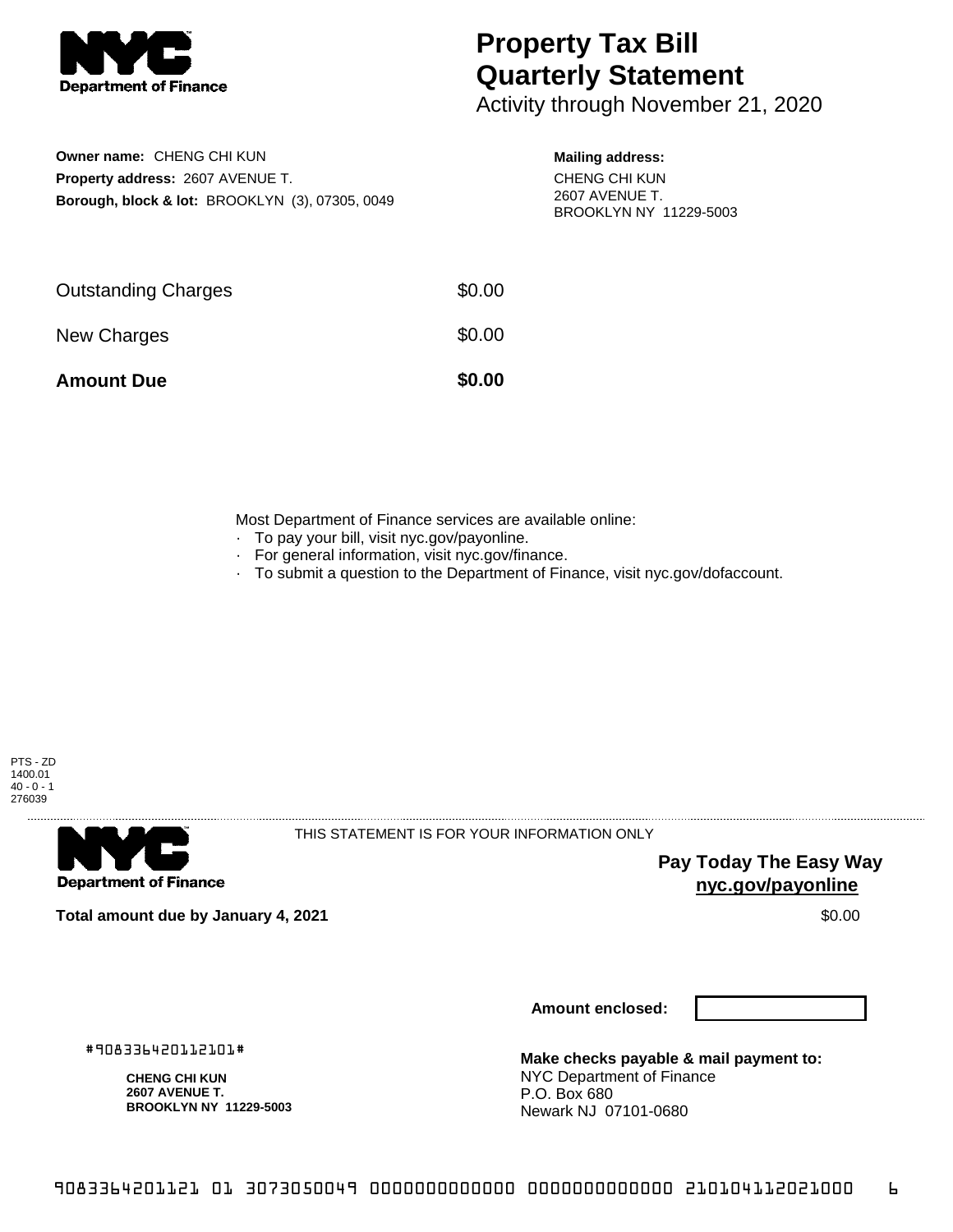

| <b>Previous Charges</b>                                             |                      |                 | Amount                         |
|---------------------------------------------------------------------|----------------------|-----------------|--------------------------------|
| Total previous charges including interest and payments              |                      |                 | \$0.00                         |
| <b>Current Charges</b>                                              | <b>Activity Date</b> | <b>Due Date</b> | Amount                         |
| Finance-Property Tax<br><b>Adopted Tax Rate</b><br>Payment Adjusted | 01/01/2021           | 01/01/2021      | \$0.00<br>$$-19.00$<br>\$19.00 |
| <b>Total current charges</b>                                        |                      |                 | \$0.00                         |
| <b>Tax Year Charges Remaining</b>                                   | <b>Activity Date</b> | <b>Due Date</b> | <b>Amount</b>                  |
| Finance-Property Tax<br>Adopted Tax Rate                            |                      | 04/01/2021      | \$0.00<br>$$-19.00$            |
| <b>Early Payment Discount</b><br>Payment Adjusted                   | 01/01/2021           | 04/01/2021      | \$0.19<br>\$18.81              |
| Total tax year charges remaining                                    |                      |                 | \$0.00                         |
| <b>Overpayments/Credits</b>                                         | <b>Activity Date</b> | <b>Due Date</b> | Amount                         |
| <b>Credit Balance</b>                                               |                      | 07/01/2020      | $$-37.81$                      |
| Total overpayments/credits remaining on account                     |                      |                 | \$37.81                        |

You must apply for a refund or a transfer of credits resulting from overpayments within six years of the date of **the overpayment or credit. Please note that overpayments and credits are automatically applied to unpaid taxes.**

## **Home banking payment instructions:**

- 1. **Log** into your bank or online bill pay website.
- 2. **Add** the new payee: NYC DOF Property Tax. Enter your account number, which is your boro, block and lot, as it appears here: 3-07305-0049 . You may also need to enter the address for the Department of Finance. The address is P.O. Box 680, Newark NJ 07101-0680.
- 3. **Schedule** your online payment using your checking or savings account.

## **Did Your Mailing Address Change?** If so, please visit us at **nyc.gov/changemailingaddress** or call **311.**

When you provide a check as payment, you authorize us either to use information from your check to make a one-time electronic fund transfer from your account or to process the payment as a check transaction.